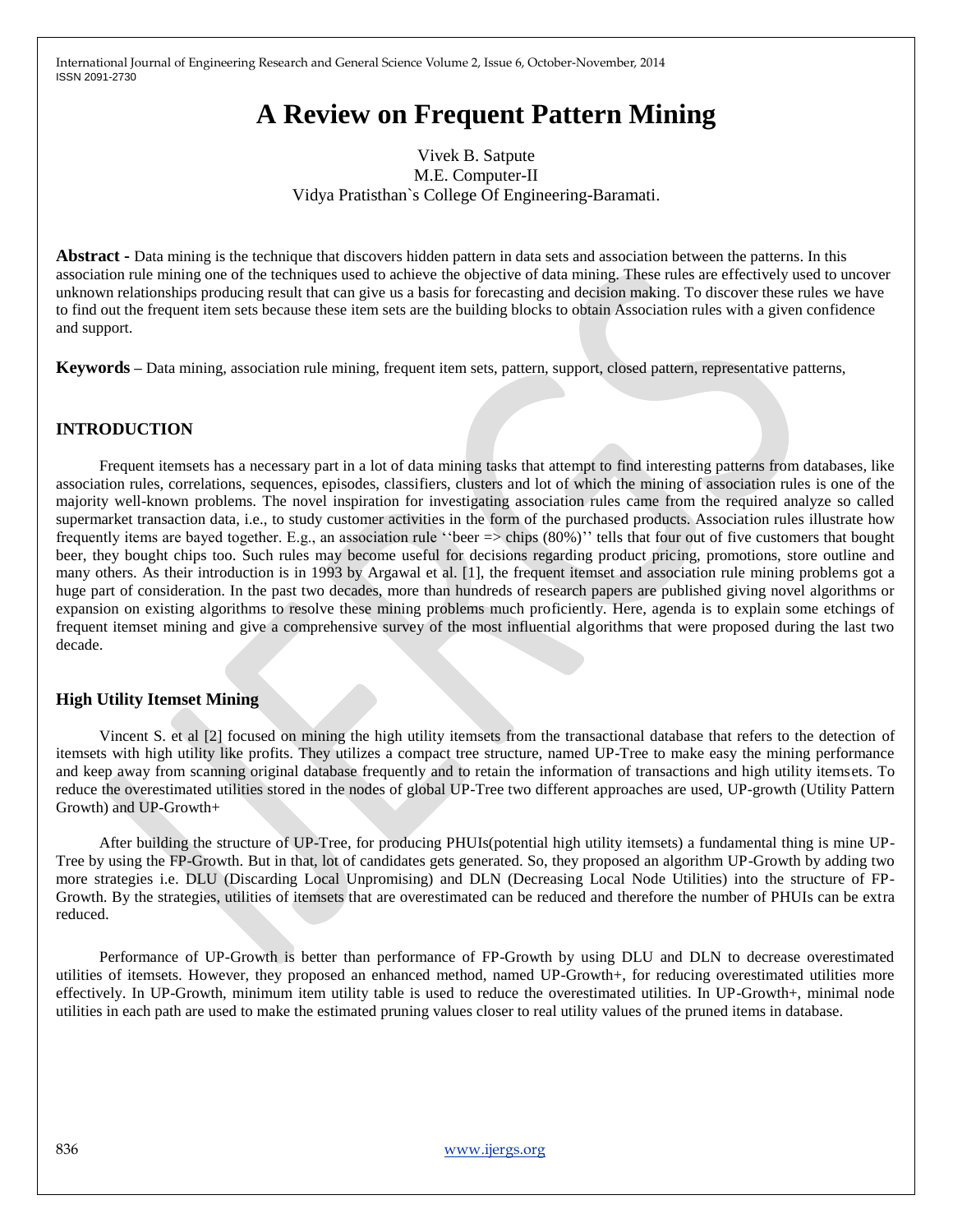Normally, UP-Growth+ do better than UP-Growth even though they have trade-offs on memory utilization. The cause behind that is UP-Growth+ makes use of minimal node utilities for further lessening miscalculated utilities of itemsets. Even if it uses time and memory to verify and store minimal node utilities, they are more efficient particularly when there are numerous longer transactions in databases. In difference, UP-Growth do better just when min-util is small. This is for the reason that when amount of candidates of the two algorithms is similar, UP-Growth+ takes added calculations and is therefore slower. Then, high utility itemsets are proficiently recognized from the set of PHUIs which is a lot lesser than HTWUIs (high-transaction weighted utility itemset) produced by IHUP (Incremental High Utility Pattern). So due to this, UP-Growth and UP-Growth+ complete improved performance than IHUP algorithm.



Figure 1. An IHUP-Tree when min\_util=40.

Advantages:

- 4.1. More effective especially when there are a lot of longer transactions present in databases.
- 4.2. Performance is high over IHUP.

Disadvantages:

- 1) UP-growth and UP-Growth+ produce greatly less candidates than FP-growth.
- 2) Requires more time and memory.

## **Top-k Patterns**

Han et al. [3] (Han, Wang, Lu TzVetkov, 2002) proposed most primitive algorithm of this type. Their top-k patterns are k most frequent closed patterns with a user-specified minimum-length, min<sub>l</sub>. Restriction of minimum-length was necessary, because without it only length-1patterns (or their corresponding closed super-pattern) will be reported, as they often have the peak frequency. They projected their implementation by using FP-Tree. This method is a support-aware summarization as support is a measure for choosing summary patterns;

Afrati et al. [4] (Afrati, Gionis Mannila, 2004) proposed another top-k summarization algorithm. For this algorithm, pattern support is not a summarization criterion; rather high compressibility with maximal coverage is its main objective. To achieve this, it reports maximal patterns and also, allows few false positive in the summary pattern set. E.g. if the frequent patterns containing the sets ABC, ABD, ACD, AE, BE, and all their subsets, a specific setting of their algorithm may report ABCD and ABE as the summarized frequent patterns. Here point is, this covers all the original sets, and there are only two false positive (BCD, ABCD). Afrati et al. proved that, the problem of finding the best approximation of a frequent itemsets that can be spanned by k set is NP-Hard. They also used a greedy algorithm for keeping least approximation ratio. The interesting thing about this algorithm is that it gives high compressibility; authors reported that they could cover 70% of the whole frequent set collection by using only 20 sets (7.5% of the maximal patterns), with only 10% false-positive. In such a high compression, there is not much redundancy in the reported patterns; but they certainly are very dissimilar from each other. Disadvantages:

### 837 www.ijergs.org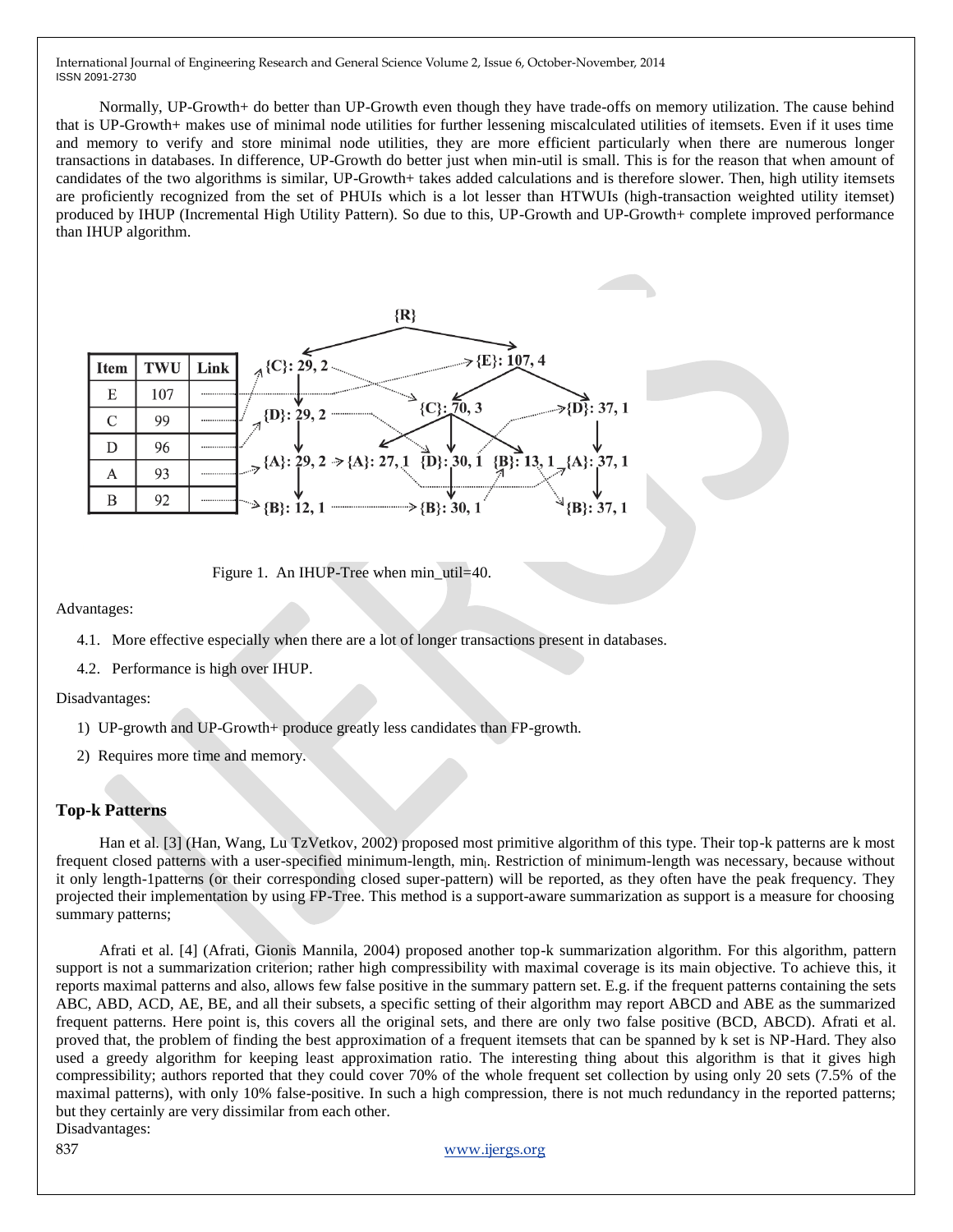[1] It is a post-processing algorithm, i.e., all maximal patterns first need to be obtained to be used as an input to this algorithm.

- [2] The algorithm will not generalize well for complex patterns, like tree or graph, as the number of false-positives will be much higher and the coverage will be very low. So the approximation ratio mentioned above will not be achieved.
- [3] It will not work if the application scenario does not allow false-positive.

Xin et al. [5](Xin, Cheng, Yan Han, 2006) proposed another top-k algorithm. For being most effective, the algorithms struggle for the set of patterns that collectively offer the best significance with minimal redundancy. Importance of a pattern is measured by a real value that encodes the level of usefulness of it and redundancy between a pair of patterns is measured by incorporating pattern likeness. Xin et al. proved that finding of a set of top-k patterns is NP-Hard even for itemset, which is the easiest kind of pattern. They also proposed a greedy algorithm that approximates the optimal solution with O(ln k) performance bound.



Figure 2: Find k patterns from  $(u, 1)$  - pair

Disadvantages:

- [1] The users need to find all the frequent patterns and evaluate their significances before the process of finding top-k patterns is initiated.
- [2] For itemset pattern the distance calculation is very straightforward, this might be very costly for complex patterns.

## **A Profile Based Approach**

Yan et al.[6] (Yan, Cheng, Han, Xin, 2005) proposed profile-based pattern summarization for itemset patterns. A profile-based summarization discovers k representative patterns, here they called it Master patterns and builds a model under which the sup-port of the rest of patterns can be easily recovered. A Master pattern is the combination of a set of awfully alike patterns. To cover the span of the whole frequent patterns, a Master pattern is very different from another Master pattern. Similarity considers both the pattern space and their support, so that they can be representative in the sense of Frequent Pattern Mining. The authors also built a profile for each Master pattern. Using the profile, the support of each frequent pattern that the corresponding Master pattern represents can be approximated with no consulting the original dataset. Profile based summarization is graceful due to its use of probabilistic model.

Advantages:

[1] This is effective to solve the interpretability matter caused by the vast amount of frequent patterns.

[2] This profile model is capable for recovering frequent patterns plus their supports.

Disadvantages:

- [1] It makes opposing assumptions. On one side, the patterns represented by the identical profile are supposed to be similar. Whereas on the other side, based on how the supports of patterns are intended from a profile, the items in the identical profile
- 838 www.ijergs.org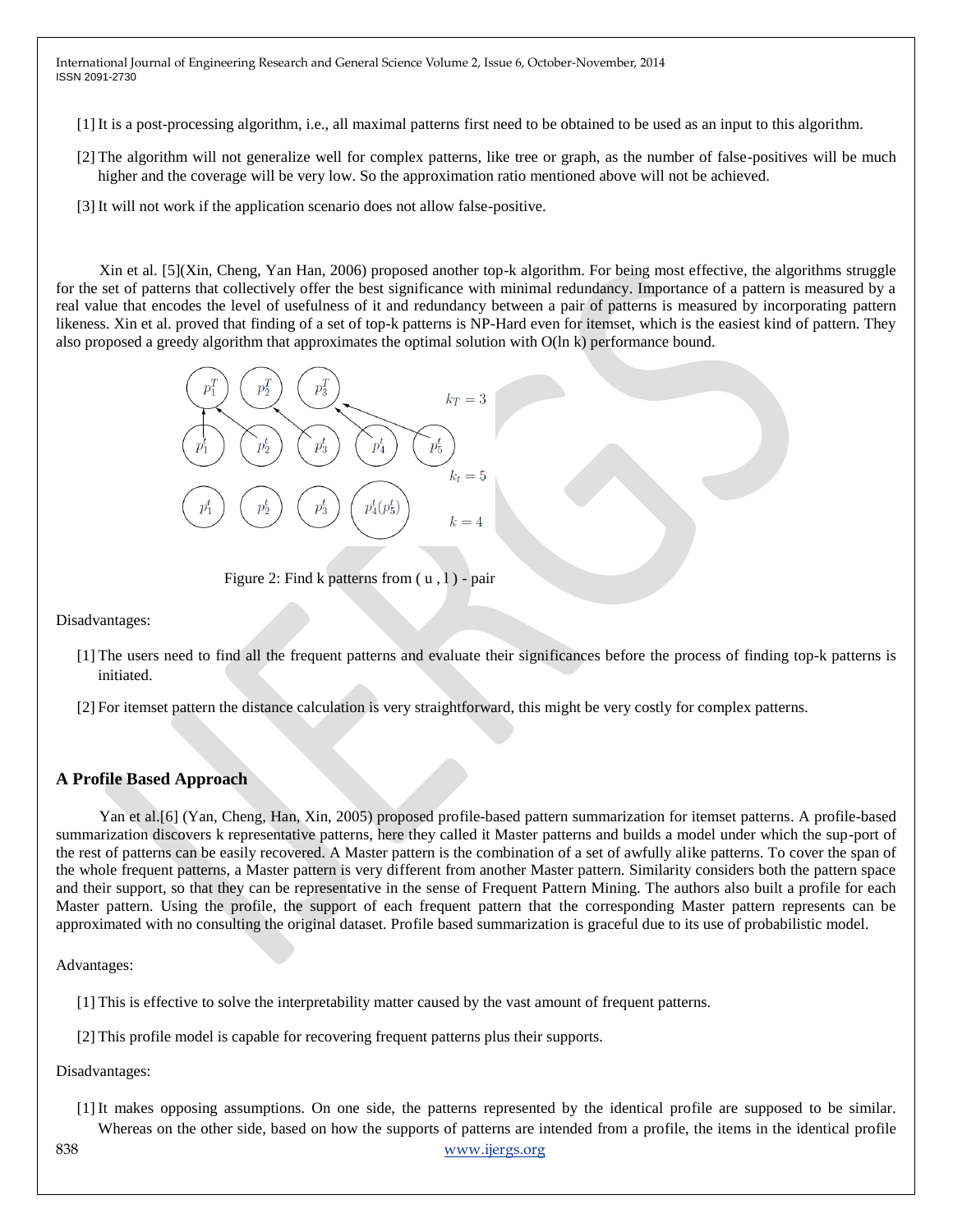are expecting to be independent. It is tough for balancing two opposing necessities.

[2] The suggested algorithm for generating profiles is awfully time-consuming as it requires to scan the novel dataset frequently.

[3] The periphery between frequent patterns and infrequent patterns cannot be resolute by profiles.

## **FP-Growth**

Han et al. (2004) [7] invented an FP-growth method that mines the whole set of frequent itemsets with no candidate generation. FP-growth is founded on theory of the divide and-conquer. The first scan of the database gives a list of frequent items. In that list the items are arranged by descending order of frequency. According to that list of descending frequency, the database is placed in a frequent pattern tree, or it can be called as FP-tree, which preserves the itemset association information. Starting from the every frequent length-1 pattern (as initial suffix pattern), the FP-tree is mined, building its conditional pattern base (a sub-database, that contents the set of prefix paths in the Frequent Pattern-tree co-occurring with the suffix pattern), then building its conditional FP-tree and performing mining recursively on such a structure of tree. The pattern expansion is attained by the concatenation of the suffix pattern with the frequent patterns produced from a conditional FP-tree. The major difficulty in FP-tree is that the creation of the frequent pattern tree is lengthy process, it is very time consuming process. Next, FP-tree based approach never gives flexibility and reusability of computation throughout process of mining. The FP-growth algorithm transforms the trouble of finding lengthy frequent patterns to hunting for the shorter ones recursively and then after concatenating the suffix. It utilizes the least frequent items as a suffix, offering excellent selectivity. Performance studies show that the system significantly decrease search time. Lot of alternatives and extensions are there to the FP-growth approach, together with depth-first generation of frequent itemsets by the Agarwal et al. (2001) H-Mine and Pei et al. (2001a) which discover a hyper-structure mining of the frequent patterns; constructing alternative trees; exploring the top-down and the bottom-up traversal of such trees in pattern-growth mining by Liu et al. (2002, 2003) and an arraybased implementation of prefix-tree- structure for efficient pattern growth mining by Grahne and Zhu (2003)



Figure 3: A Sample FP- Tree

#### Advantage:

- 1. It requires only 2 passes over data-set.
- 2. Efficiently it compresses data-set.
- 3. There is no candidate generation.

#### Disadvantage:

1. Sometimes tree structure becomes so big that FP-Tree may not fit in memory.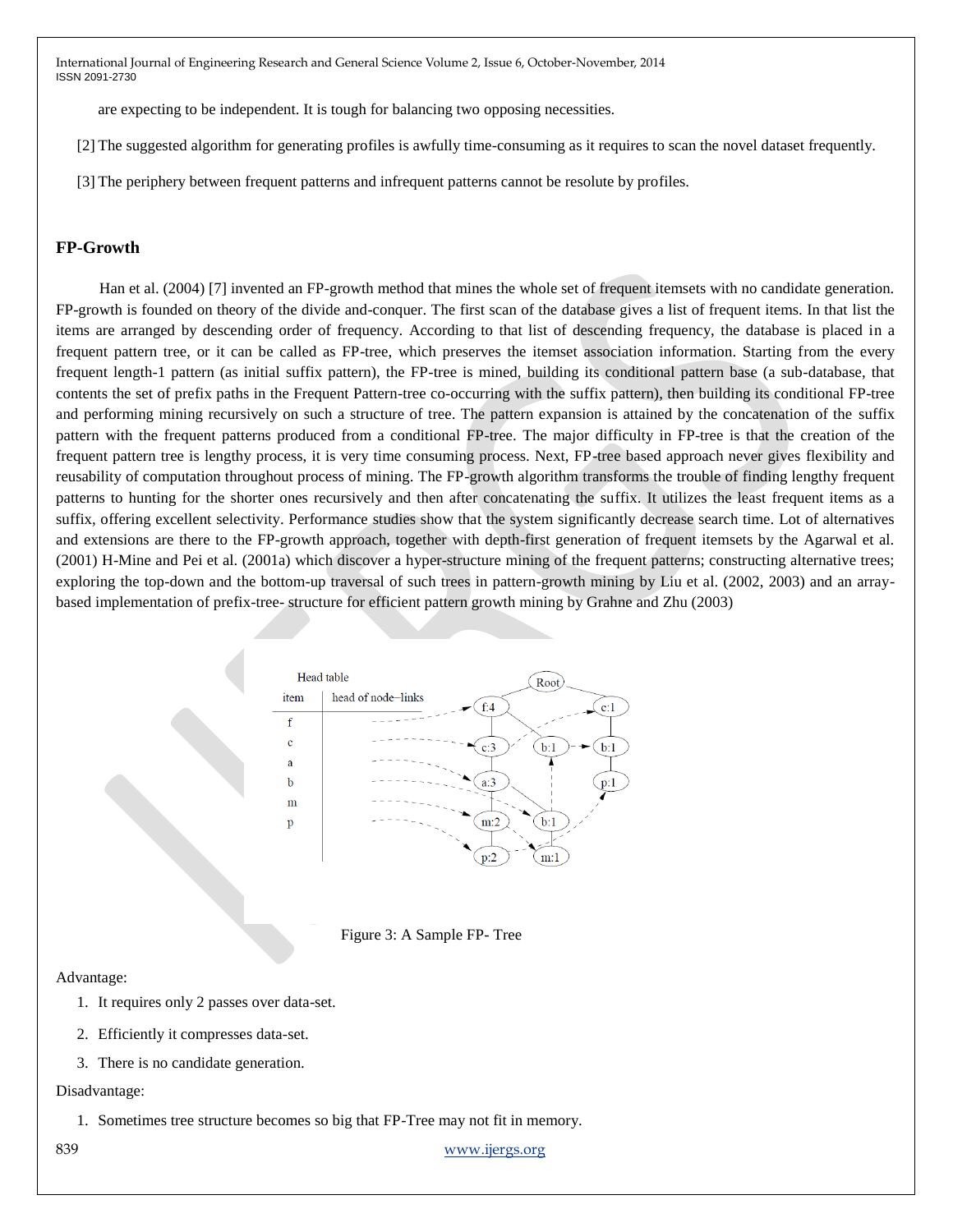2. FP-Tree is expensive to build

## **Cluster-Based Representative Pattern-Set**

Xin et al. [8] put forward the idea of δ-covered to simplify the concept of frequent closed pattern. The aim is to discover a minimum set of representative patterns that can  $\delta$ -cover all frequent patterns. They conclude that the set cover problem can be relate to the main problem, and they build up two algorithms, RPglobal and RPlocal. RPglobal first generates the set of patterns that can be δcovered by each pattern, and then employs the well-known greedy algorithm for the set cover problem to discover representative patterns. First, both RPglobal and RPlocal are clever to discover a subset of representative patterns; second, even if RPlocal gives extra patterns than RPglobal, the feat of RPlocal is awfully close to RPglobal. Nearly all the outputs of RPlocal are contained by two times of RPglobal. The outcomes of RPglobal are partial as minimum support becomes near to the ground, the number of closed patterns grows awfully speedy, and the running times of RPglobal go beyond the time limit (30 minutes). RPglobal does not size in good health w.r.t. the number of patterns, and is a lot slower than RPlocal However, RPglobal is extremely slow and space consuming. It is practicable as only the number of frequent patterns is not big. RPlocal is developed based on FPclose [12]. It integrates frequent pattern mining with representative pattern finding. RPlocal is very eficient, but it produces more representative patterns than RPglobal.

Advantage:

1. Combining both algorithms RPcombin gives balanced quality and efficiency.

Disadvantage:

1. Any single algorithms do not give adequate performance.

## **Probabilistic Model**

Wang et al. [9] formulate generalization on different brief depiction of frequent patterns non-derivable patterns. In their work, probabilistic graphical models are utilized for the summarization job. More expressly, items are acquired like arbitrary variables and Markov Random Field (MRF) models on these variables are build founded on frequent itemset patterns and their support information. The summarization carried on in a level-wise style. Statistics of smaller itemsets are utilized for building an MRF model, and then supports of larger itemsets are concluded from the model. If the estimation error is within a user-specified patience, then there can option like sidestepping these itemsets, or else utilization of these itemsets to enhance the MRF model. Towards the end of the process, every itemset patterns in the resultant model bear a brief depiction of the original set of itemset patterns. wide experiential study on real datasets proved that the new approach is able to efficiently summarize great number of frequent itemset patterns.



840 www.ijergs.org Figure 4: An MRF Example